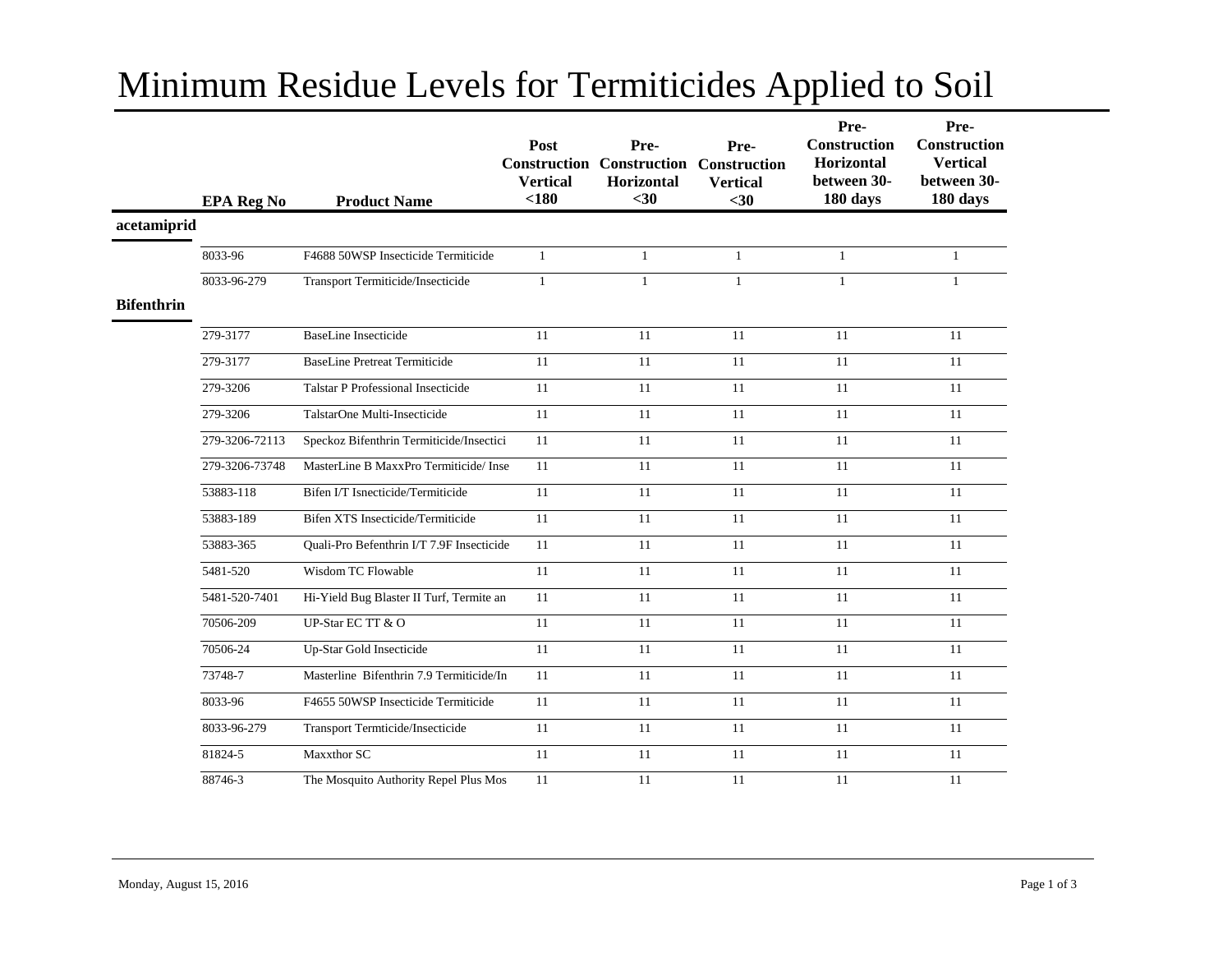|                     | <b>EPA Reg No</b> | <b>Product Name</b>                     | Post<br><b>Construction</b><br><b>Vertical</b><br>$180$ | Pre-<br><b>Construction</b><br>Horizontal<br>$30$ | Pre-<br><b>Construction</b><br><b>Vertical</b><br>$30$ | Pre-<br>Construction<br><b>Horizontal</b><br>between 30-<br>180 days | Pre-<br><b>Construction</b><br><b>Vertical</b><br>between 30-<br>180 days |
|---------------------|-------------------|-----------------------------------------|---------------------------------------------------------|---------------------------------------------------|--------------------------------------------------------|----------------------------------------------------------------------|---------------------------------------------------------------------------|
| chlorantraniliprole |                   |                                         |                                                         |                                                   |                                                        |                                                                      |                                                                           |
|                     | 100-1503          | <b>Altriset Termiticide</b>             | 12                                                      | $7\phantom{.0}$                                   | 12                                                     | $\tau$                                                               | 12                                                                        |
|                     | 352-829           | DuPont Altriset Termiticide             | 12                                                      | 7                                                 | 12                                                     | $\tau$                                                               | 12                                                                        |
| chlorfenapyr        |                   |                                         |                                                         |                                                   |                                                        |                                                                      |                                                                           |
|                     | 241-392           | Phantom Termiticide - Insecticide       | 85                                                      | 145                                               | 195                                                    | 125                                                                  | 165                                                                       |
| cypermethrin        |                   |                                         |                                                         |                                                   |                                                        |                                                                      |                                                                           |
|                     | 100-1218          | Demon Max Insecticide                   | 28                                                      | 31                                                | 41                                                     | 21                                                                   | 28                                                                        |
|                     | 53883-92          | Cyper TC Insecticide                    | 28                                                      | 31                                                | 41                                                     | 21                                                                   | 28                                                                        |
|                     | 70506-19          | UP-Cyde Pro 2.0 EC Termiticide/Insectic | 28                                                      | 31                                                | 41                                                     | 21                                                                   | 28                                                                        |
| fipronil            |                   |                                         |                                                         |                                                   |                                                        |                                                                      |                                                                           |
|                     | 499-552-7969      | Termifor HE High-Efficiency Termiticid  | 12                                                      | 9                                                 | 12                                                     | 9                                                                    | 12                                                                        |
|                     | 53883-279         | Taurus SC Termiticide/Insecticide       | 12                                                      | 9                                                 | 12                                                     | 9                                                                    | 12                                                                        |
|                     | 7969-209          | Termidor 80 WG                          | 12                                                      | 9                                                 | 12                                                     | 9                                                                    | 12                                                                        |
|                     | 7969-210          | Termidor SC                             | 12                                                      | 9                                                 | 12                                                     | 9                                                                    | 12                                                                        |
|                     | 84836-18-33658    | Navigator SC Termiticide / Insecticide  | 12                                                      | 9                                                 | 12                                                     | 9                                                                    | 12                                                                        |